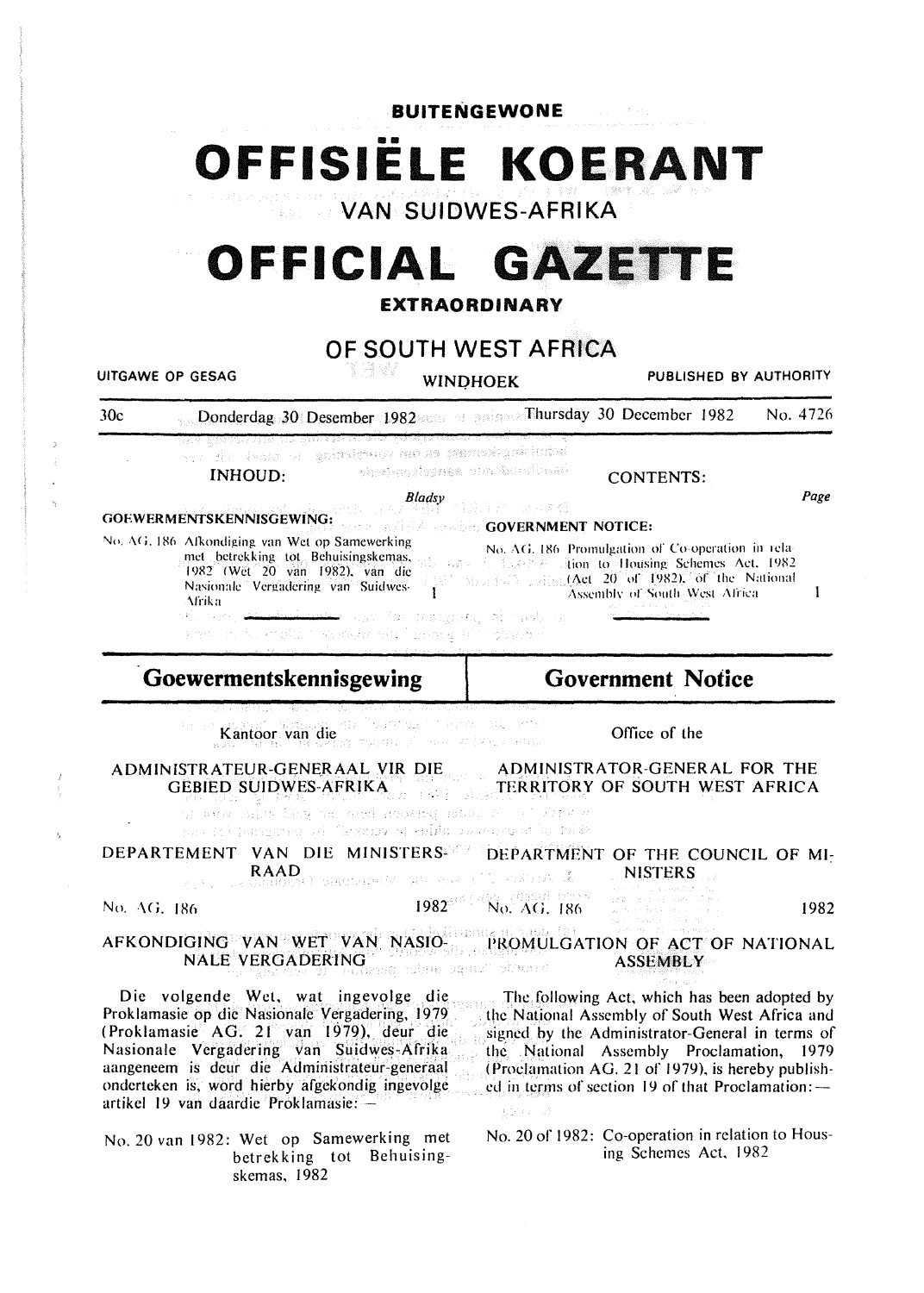#### Wei No. 20. 1982 WET OP SAMEWERKING MET BETREKKING TOT 클유널 시 나위를 BEHUISINGSKEMAS, 1982

*(A./i"ikaanse leks deur die Administrateur-generaal onderteken op 30 Desember 1982)*  eri

YRAKICANIXE

#### aginaa tabw htuos r **WET SACHONY**

YHADATUA YA GENEDAUS

10 December 1993 - No

Om voorsiening te maak dat plaaslike besture met ander persone kan saamwerk by die instelling en uitvoering van behuisingskemas; en om voorsiening te maak vir verbandhoudende aangeleenthede.

DAAR WORD BEPAAL deur die Nasionale Vergadering van Suidwes-Afrika, soos volg:-ESTRATAV

> **1.** Artikel 2 van die Proklamasie op Inboorlinge in Stedelike Gebiede 1951 word hierby gewysig -

(a) deur in paragraaf (c) van subartikel (1) voor die woorde " 'n gebou" die woorde "alleen of in samewerking met 'n ander persoon" in te voeg; en

ignie w produkcji prowodu za jednik

 $-47.4$ 

VATEV CT

三手环 电无星控接方程序式

(b) deur in paragraaf (d) van genoemde subartikel (I) voor die woord "geboue" die woorde "aileen of in samewerking met 'n ander persoon'' in te voeg.

2. Artikel 14 van die Proklamasie op Inboorlinge in Stedelike Gebiede 1951 word hierby gewysig deur die woorde "of 'n ander persoon help om geld aldus voor te skiet of boustowwe aldus te verskaf' by paragraaf (c) van

3. Artikel 233 van die Munisipale Ordonnansie 1963

#### *intmavoi.* eoin F

hai: ho bo消耗)

4117 208 Wysiging van artikel 14<br>van Proklamasic 56 van<br>1951. 2.1313939.A

NE THE CONSTRUCTS OF ALL

|                         | Wysiging van artikel 233   |
|-------------------------|----------------------------|
|                         | van Ordonnansie 13 van     |
|                         | 1963, soos gewysig deur    |
| 1391<br>(1) 2014年11月30日 | artikel 2 van Ordonnansie  |
|                         | 37 van 1967, artikel I van |
|                         | Ordonnansie 11 van 1968,   |
|                         |                            |
|                         | artikel 6 van Ordonnansie  |
|                         | Ordonnansie 15 van 1972    |
|                         | en artikel 8 van Ordonnan- |
|                         | sie 8 van 1976.            |

(Tv) animalisation (Hanner

word hierby gewysig 少秋 (今後) (1) (a) deur in subartikel (1) in die woorde wat paragraaf (a) voorafgaan. die woorde "die Administrasie" deur die

woorde "enige ander persoon" te vervang; en

subartikel (1) te voeg. gegeg gan met te

(d) beneetes tood asn diadw and an (b) deur in paragraaf (c) van genoemde subartikel (1) na aanmal sterft die woorde "artikel eenhonderd drie-en-sestig" die maaktere ho ampy al IzrancO someteninisA al' \voorde "of die Nasionale Bou- en Beleggingskorpoolanoresk ់រំដែររា rasie van Suidwes-Afrika: Beperk. ingestel deur arapmaqso. stablished and speak to the seal mail tikel 2 van die Proklamasie op die Nasionale Bou- en makernam s casua adjacii millie Propose Beleggingskorporasie van Suidwes-Afrika, 1978," in Franzesch te voeg.

and its generate some operator  $\mathbb{C}Z$  and  $\mathbb{C}Z$  are **SAN Summer Add NE** 

s and applications do not determine and garandod an qualquich SBRE CHARTERY

 $\sim$  1  $\cdot$ \Vysiging van.artikel 2 van Proklamasie 56 van 1951.

soos gewysig deur artikel 3<br>van 1977 en artikel I van<br>Proklamasie AG. 12 van<br>Proklamasie AG. 12 van<br>1977.

会议和事件()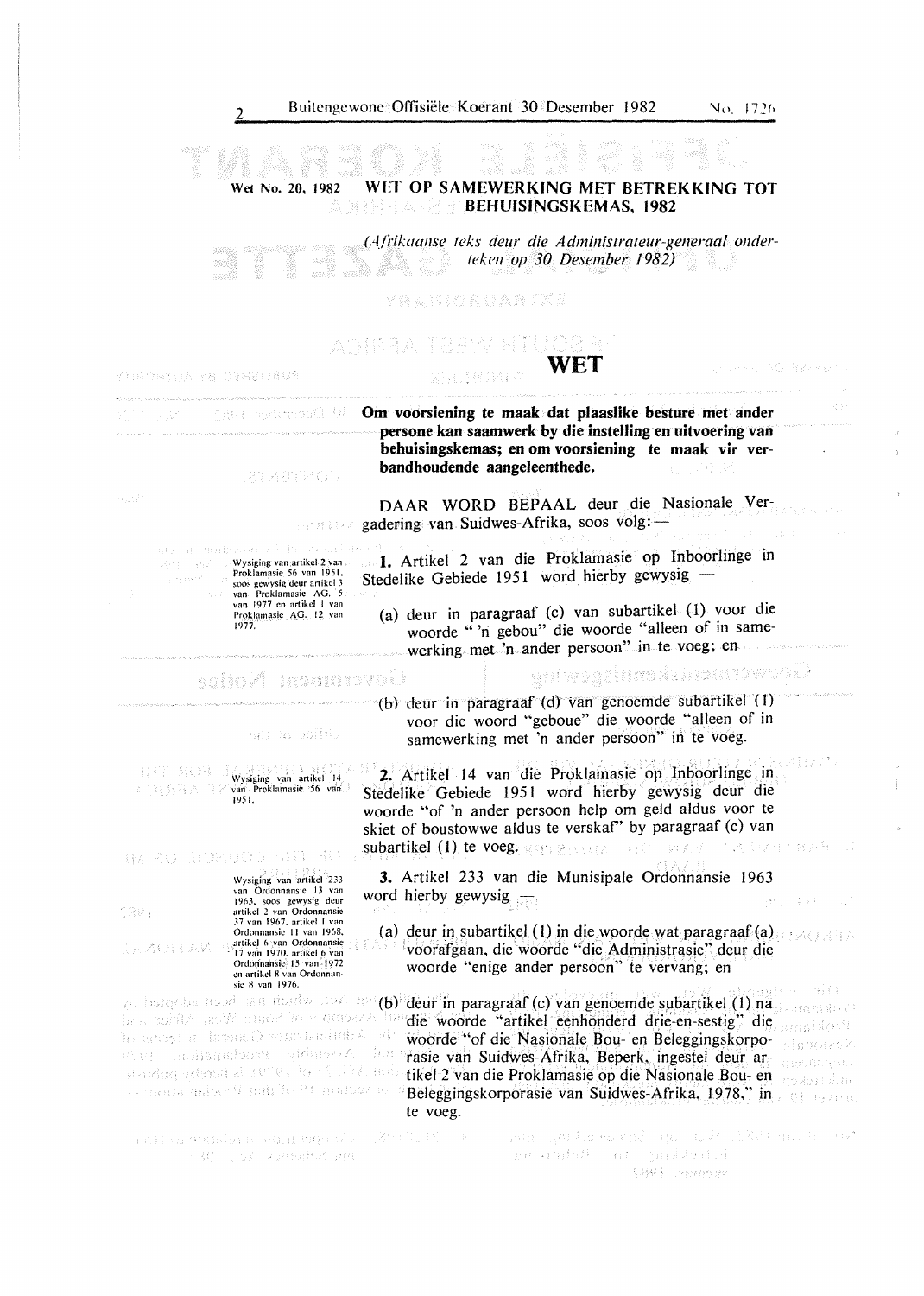entrante al celes

a contractive

No. 1726 **OlTicial Gazette Extraordinary 30 December 1982**<br>30 **December 1982** 30 **30 September 200 September 200 September** 30 **30 September 30** 

#### **CO-OPERATION IN RELATION TO HOUSING Act** No. **20. 1982 SCHEMES ACT, 1982**

*(Afrikaans text signed by the Administrator-General on 30 December* **1** *982)* 

The China and More and the China and China a

# **ACT**

#### **To provide that local authorities may co-operate with other persons in the establishment and carrying out of housing schemes; and to provide for incidental matters.**

state of property.

BE IT ENACTED by the National Assembly of South West Africa. as follows: $-$ 

**I.** Section 2 of the Natives (Urban Areas) Proclamation.  $1951$ , is hereby amended  $\mathbb{P}^{1,1} \times \mathbb{P}^{1,1} \times \mathbb{P}^{1,1} \times \mathbb{P}^{1,1}$  Barrier

- (a) by the insertion in paragraph (c) of subsection  $(1)$ before the word "provide" of the words "alone or in co-operation with any other person": and
	- (b) by the insertion in paragraph (d) of the said subsection (I) before the word "provide" of the words "alone or in co-operation with any other person".

**2.** Section 14 of the Natives (Urban Areas) Proclama tion, 1951, is hereby amended by the addition to paragraph (c) of subsection (I) of the words "or assist any other person so to advance moneys or supply material".

**3.** Section 233 of the Municipal Ordinance, 1963. 1s hereby amended. Warnel cases 2010 and an Equipment of a

- (a) by 'the substitution in subsection (I) in the words preceding paragraph (a) for the words "the Administration" of the words "any other person": and
- (b) by the insertion in paragraph (c) of the said subsection (I) after the words "section one hundred and sixty-three" of the words "or the National Building and Investment Corporation of South West Africa. Limited. established by section 2 of the National Building and Investment Corporation of South West Africa Proclamation, 1978".

Amendment of section 2 of Proclamation 56 of 1951. as amended by section 3 of Proclamation AG. 5 of 1977 and section I of Proclamation AG. 12 of 1977.

**Amendment of section 14 of Proclamation 56 of**  IY51.

Amendment of section 233 or Ordinance 13 of 1963. **as mncnded by section 2 of**  Ordinance 37 of 1967. sec· lion I or Ordinance II of 1968. section 6 of Ordi-<br>nance 17 of 1970, section 6 of Ordinance 15 of 1972 **and scclion R of Ordinance X of 1970.**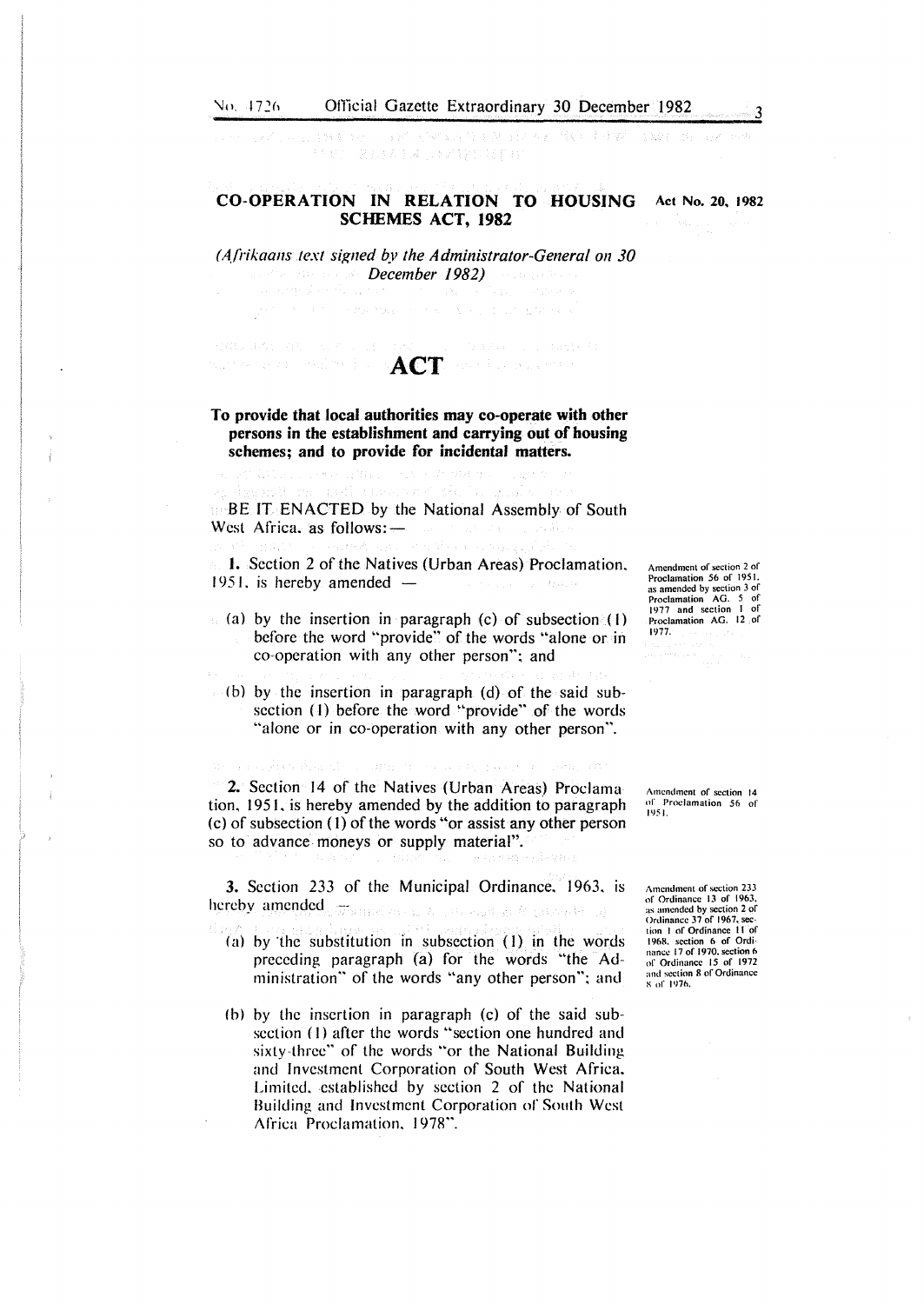#### Wet No. 20. 1982 WET OP SAMEWERKING MET BETREKKING TOT BEHUISINGSKEMAS. 1982

Wysiging van artikel 28 **4.** Artikel 28 van die Ordonnansie op Dorpsbesture 1963<br>
<sup>1963</sup> 'en ordonnansie 14 van Aword Hierby<sup>c</sup> gewysig<sup>e | Deuts soos gcwystige | 1903. soos gewystel | 1903. soos gcwystige | talentiel to </sup> aarlikch Automaanse EFF van 1963, soos gewysig deur 27 van 1969.

> (a) deur in subartikel (1) in die woorde wat paragraaf (a) voorafgaan na die woord "behuisingskema" die woorde "insluitendc enigc bchuisingskcma in samewerking met enige ander persoon" in te voeg;

(b) deur die woord "en" aan die einde van genoemde paragraaf (a) van genoemde subartikel (I) te skrap: en

(c) die volgeiide paragraaf by genoenide subartikel (I) te oesans in the couptivistions and carrying b**urge o**versing.<br>whereas and to provide for mekional matters.

"(c) cnige erkende bouvereniging soos bepaal by artikcl twintig of die Nasionale Bou- en Beleggingskorporasie van-Suidwes-Afrika; Beperk. ingestel deur artikcl *2* van die Proklamasie op die Nasionale Bou en Beleggingskorporasie van Suidwes-Afrika. 1978.

*Fore* thelp om 'n lening toe te staan aan iemand om hom in staat te stel om 'n woning op te rig.".

*5.* Artikel 34A van die Ordonnansie op die Raad vir Buitestedelike Ontwikkeling. 1970. word hierby gewysig en propositi sedas.

(a) deur in subartikel  $(1)$  in die woorde wat paragraaf  $(a)$  $\infty$  voorafgaan. na die woord "behuisingskema" die  $\mathbb{R}$  woorde "insluitende 'n behuisingskema in samewerking met enige ander persoon" in te voeg:

(b) deur in paragraaf (c) van genoemde subartikel (I) na die uitdrukking "artikel 14" die woorde "of die Nasionale Bou- en Beleggingskorporasic \·an Suidwes-Afrika. Beperk. ingestel deur artikel 2 van die Proklamasie op die Nasionale Bou- en Bclce. gingskorporasie van Suidwes-Afrika. 1978." in te voeg.

eneth and someone are

6. Hierdie Wet heet die Wet op Samewerking met bctrek king tot Behuisingskemas. 1982, en word geag op 1 April 1982 it; werking te getree het. ค์ทุยายุยลงๆ ผู้เพิ่งหนาด

is the second war will be bailed at

SAR REEL SON IS ON SECTION TO A DESIGN TO CONTROL ken tottsted gan solver Tubaow odt wie 14 meter ashual hayaki wa mwana wa mshair anglå neW that homeloven locations on made regularis to contrate of the Machines mobilità està comunicata de la controle del controle 735 (*) และเอส*มนครั้งกวาง

.<br>Tha construction of .<br>สรริมพิมา (ร. 64) na nova Wysiging van artikel 34A van Ordonnansic 19 van<br>1970, soos ingevoeg deur artikel 8 van Ordonnansie<br>10 van 1972.

i well

a Migranga ni katenderiya.<br>Aktor a shekara mash Kort titel en inwerkingtre- $\dim_{\mathbb{C}}$  .  $\limsup_{n\to\infty} \limsup_{n\to\infty} \mathbb{E}[\log n]$ ali ya Kusini mwaka<br>Matuka 1970 alio i<br>Samar<br>Suurtaan 

ţ

÷